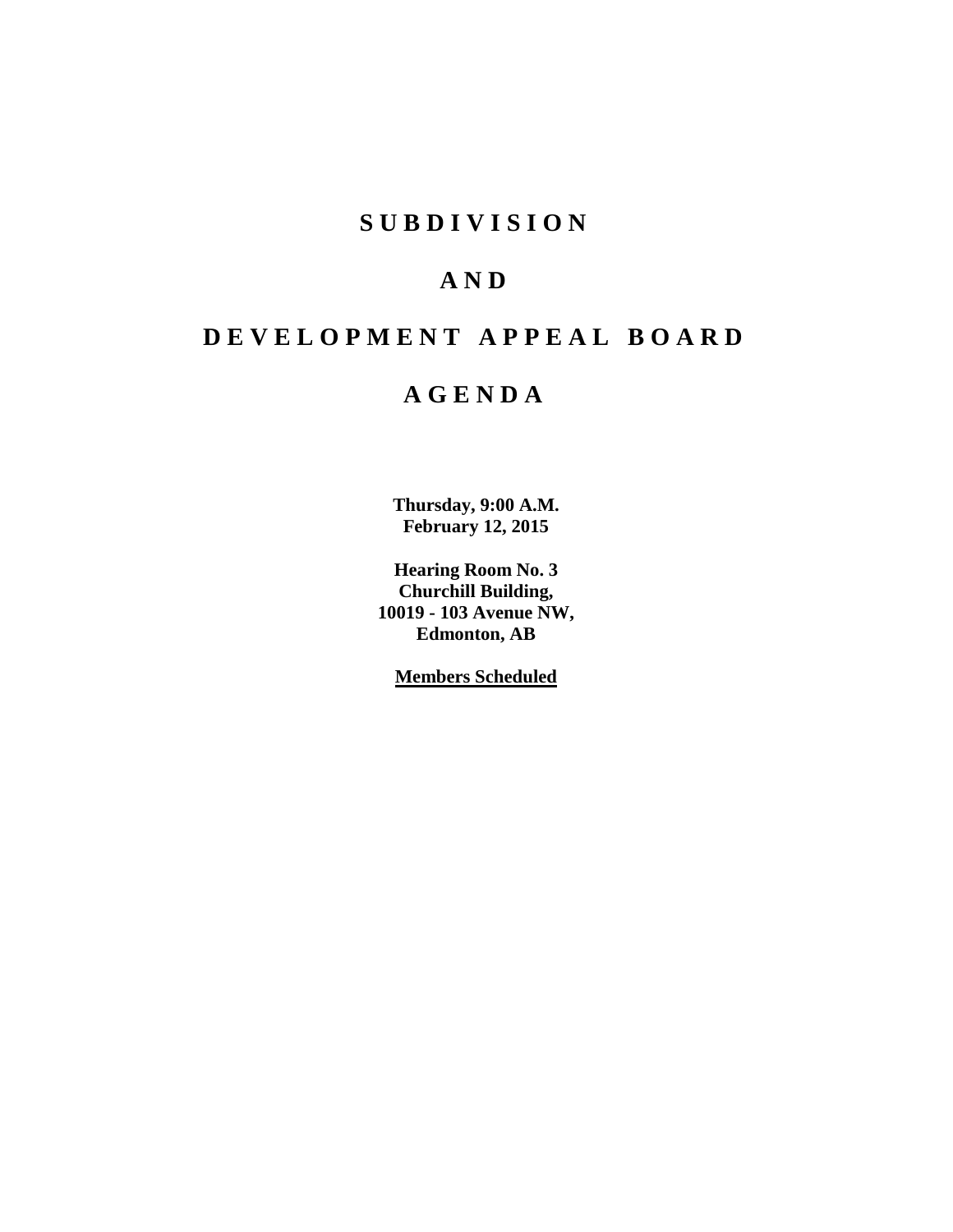## **SUBDIVISION AND DEVELOPMENT APPEAL BOARD HEARING ROOM NO. 3**

|   | 9:00 A.M.                             | SDAB-D-15-031<br><b>TABLED TO FEBRUARY 25, 2015</b> | Construct a 250 Dwelling Unit Apartment<br>Housing development with ground floor<br>commercial units (General Retail Stores) and<br>underground parkade (Corners 1)<br>10225 - 95 Street NW<br>Project No.: 147598066-001 |  |  |  |
|---|---------------------------------------|-----------------------------------------------------|---------------------------------------------------------------------------------------------------------------------------------------------------------------------------------------------------------------------------|--|--|--|
|   | LUNCH BREAK: 12:00 P.M. TO 12:30 P.M. |                                                     |                                                                                                                                                                                                                           |  |  |  |
| H | 12:30 P.M.                            | SDAB-D-15-032                                       | Construct a rear uncovered deck (irregular, 6.10)<br>metres by 6.10 metres at 1.32 metres in Height),<br>hot tub, and swimming pool (all existing<br>without permits)                                                     |  |  |  |
|   |                                       |                                                     | 815 – Hardy Place NW<br>Project No.: 161959978-002                                                                                                                                                                        |  |  |  |
|   | <b>NOTE:</b>                          |                                                     | Unless otherwise stated, all references to "Section numbers" refer to                                                                                                                                                     |  |  |  |
|   |                                       |                                                     | the authority under the Edmonton Zoning Bylaw 12800.                                                                                                                                                                      |  |  |  |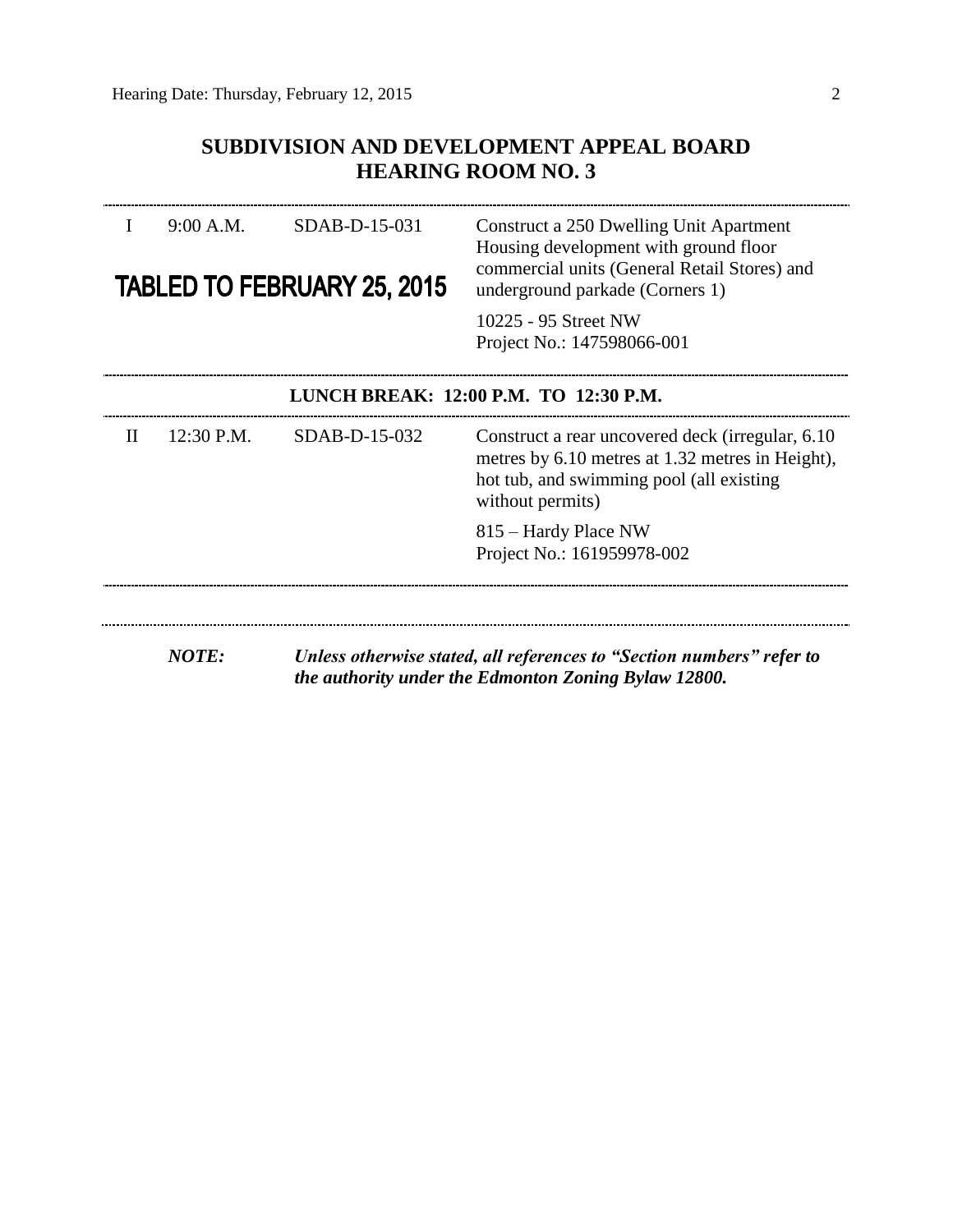#### **ITEM I: 9:00 A.M. FILE: SDAB-D-15-031**

### AN APPEAL FROM THE DECISION OF THE DEVELOPMENT OFFICER BY AN ADJACENT PROPERTY OWNER

APPELLANT:

APPLICATION NO.: 147598066-001

DECISION OF THE DEVELOPMENT AUTHORITY: Approved Approved Approved Approved with Conditions

DECISION DATE: December 24, 2014

DATE OF APPEAL: January 20, 2015

RESPONDENT:

ADDRESS OF RESPONDENT: 77 - Chippewa Road

MUNICIPAL DESCRIPTION OF SUBJECT PROPERTY: 10225 - 95 Street NW

ADDRESS OF APPELLANT: 1450 - 10405 Jasper Avenue NW, Edmonton, AB T5J 3N4

APPLICATION TO:  $\bullet$   $\bullet$   $\bullet$  Construct a 250 Dwelling Unit Apartment Housing development with ground floor commercial units (General Retail Stores) and underground parkade (Corners 1)

NOTIFICATION PERIOD: January 8, 2015 through January 21, 2015

Sherwood Park, AB T8A 6J7

LEGAL DESCRIPTION: Plan RN23 Blk 1 Lot 1, Plan 1221938 Blk 1 Lot 2

ZONE: DC1 Direct Development Control Provision

OVERLAY: The Quarters Downtown Overlay

STATUTORY PLAN: The Quarters Downtown Area Redevelopment Plan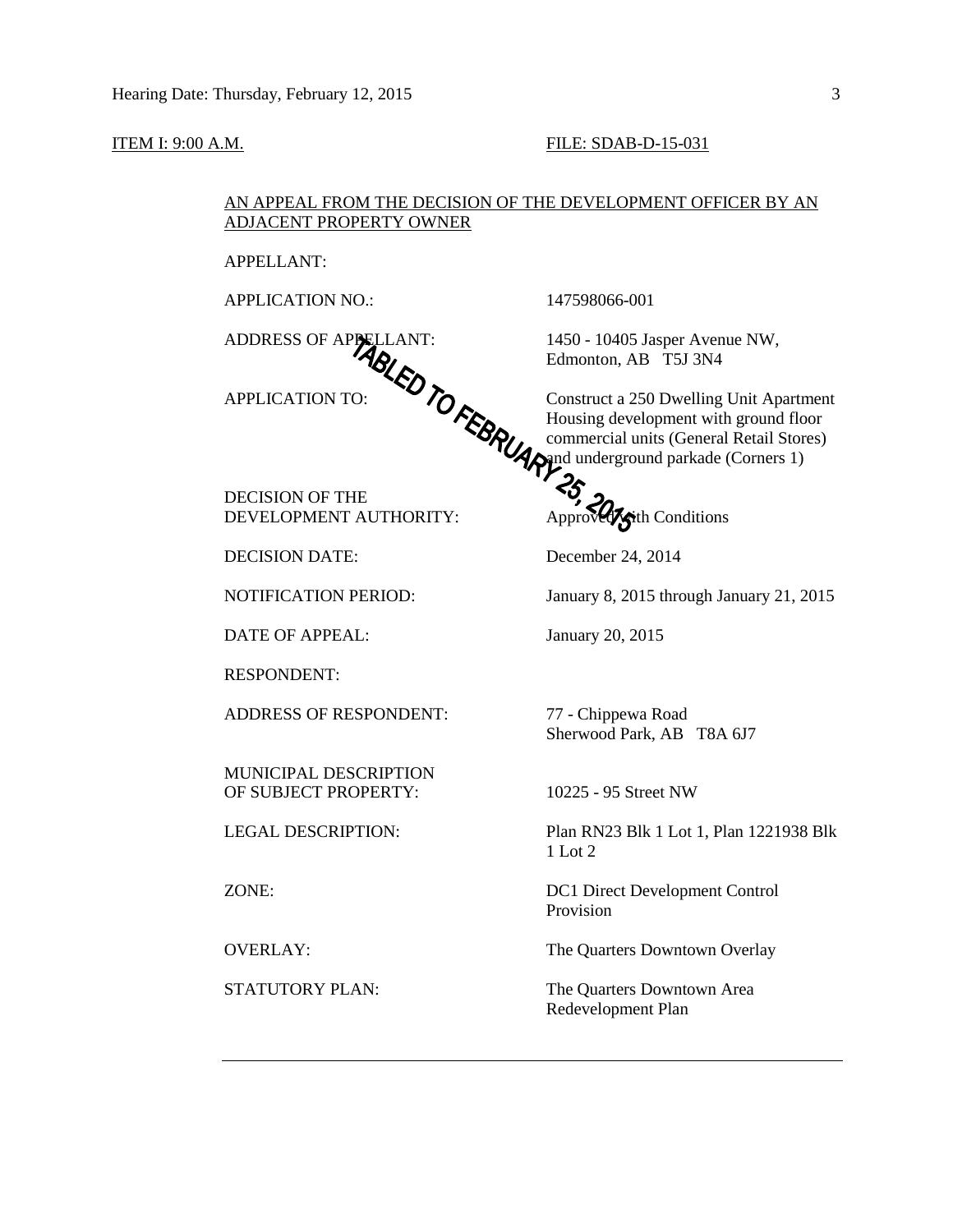#### **ITEM II: 12:30 P.M. FILE: SDAB-D-15-032**

#### AN APPEAL FROM THE DECISION OF THE DEVELOPMENT OFFICER BY AN ADJACENT PROPERTY OWNER

APPELLANT:

APPLICATION NO.: 161959978-002

ADDRESS OF APPELLANT: 813 Hardy Place NW

Edmonton, AB T6M 0G1

APPLICATION TO: Construct a rear uncovered deck (irregular, 6.10 metres by 6.10 metres at 1.32 metres in Height), hot tub, and swimming pool (all existing without permits)

DECISION OF THE DEVELOPMENT AUTHORITY: Approved with Conditions

DECISION DATE: January 8, 2015

DATE OF APPEAL: January 16, 2015

RESPONDENT:

ADDRESS OF RESPONDENT: 10, 51124 - R.R. 264

MUNICIPAL DESCRIPTION OF SUBJECT PROPERTY: 815 Hardy Place NW

OVERLAY: N/A

NOTIFICATION PERIOD: January 13, 2015 through January 26, 2015

Spruce Grove, AB T7Y 1E8

LEGAL DESCRIPTION: Plan 0626545 Blk 15 Lot 70

ZONE: RSL Residential Small Lot Zone

STATUTORY PLAN(S): The Grange Area Structure Plan The Hamptons Neighbourhood Structure Plan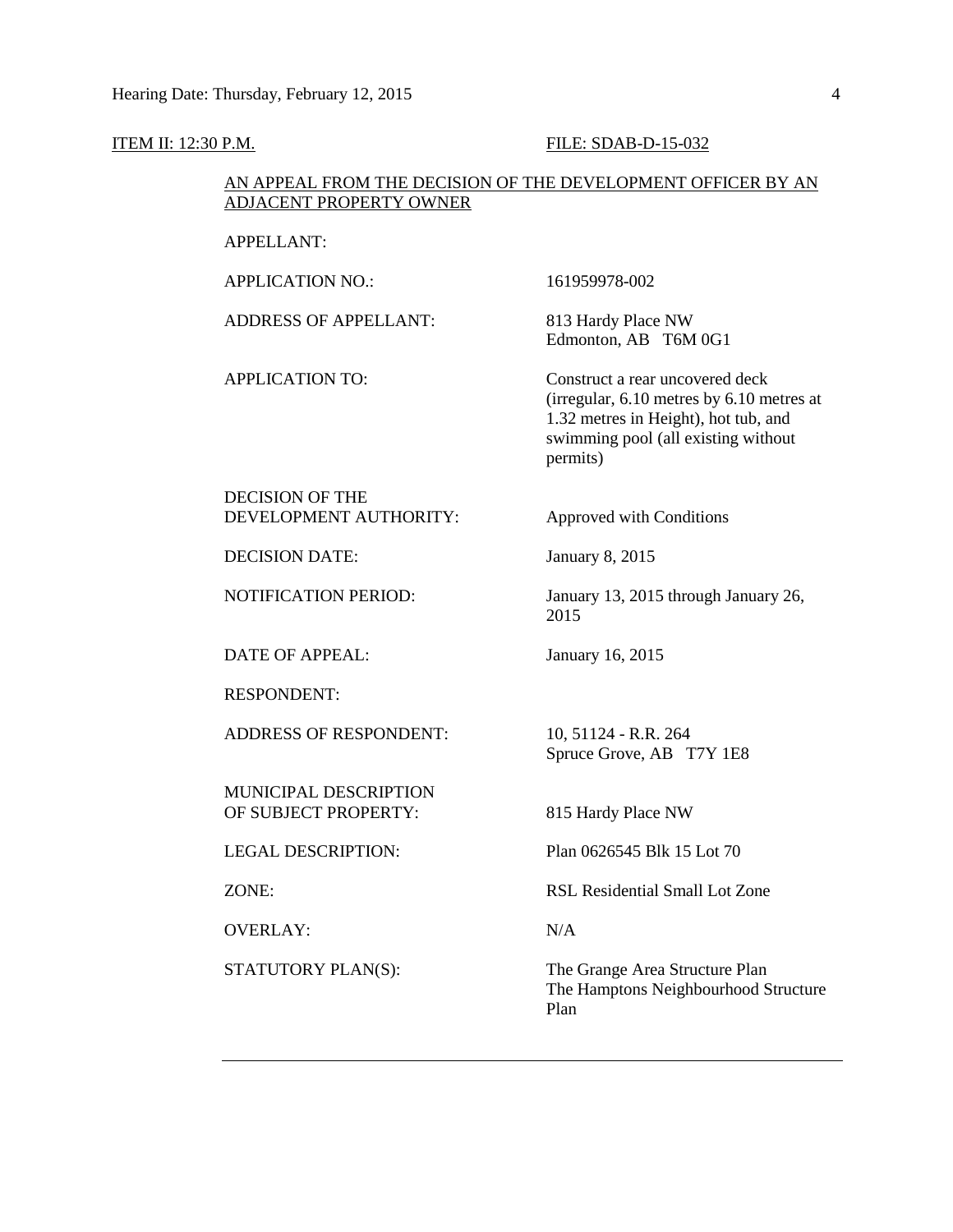#### DEVELOPMENT OFFICER'S DECISION

APPROVED - The proposed development is approved subject to the following conditions:

> An accessory building or structure shall not exceed 4.3m nor one storey in height. (Reference Section 6.1(35) and 50.3(2).)

> Eave projections shall not exceed 0.46m into required yards or Separations spaces less than 1.2m. (Reference Section 44.1(b))

> An approved Development Permit means that the proposed development has been reviewed only against the provisions of the Edmonton Zoning Bylaw. It does not remove obligations to conform with other legislation, bylaws or land title instruments such as the Municipal Government Act, the ERCB Directive 079, the Edmonton Safety Codes Permit Bylaw or any caveats, covenants or easements that might be attached to the Site.

#### **Variances**:

1. Section 44.3(a) relaxed - Platform Structures provided such projections do not exceed 2.0 m into Setbacks or Separation Spaces with a depth of at least 4.0 m

Allowable Projection into Rearyard: 2.0m Existing Projection into Rearyard: 2.07m Deficient By: 0.70m

2. Section 50.3(4)(b) relaxed - the minimum side yard from 0.9m to 0.60m (Swimming Pool)

3. Section 50.3(4)(b) relaxed - the minimum side yard from 0.90m to 0.30m (Hot Tub)

Note: A variance was granted for this Development Permit pursuant to Sections 11.3 and 11.4. Subject to the right of appeal the permit is NOT VALID until the required Notification Period expires (date noted below) in accordance with Sections 21.1 and 17.1.

#### APPELLANT'S SUBMISSION

The measurements in the permit must be incorrect. The minimum set back for RSL zoning is 7.5 m with an allowable projection into the rearyard of 2m. The measurement from the rear property line to the rear deck is 4.4m, putting the deck 1.1 m further into the rearyard than allowable. The rear yards slope down, and with the deck extending this far into the rearyard the deck is virtually at the same height as the top of the fence, taking away all privacy. The angles of the site lines from the deck at this distance also take away from the privacy inside our home.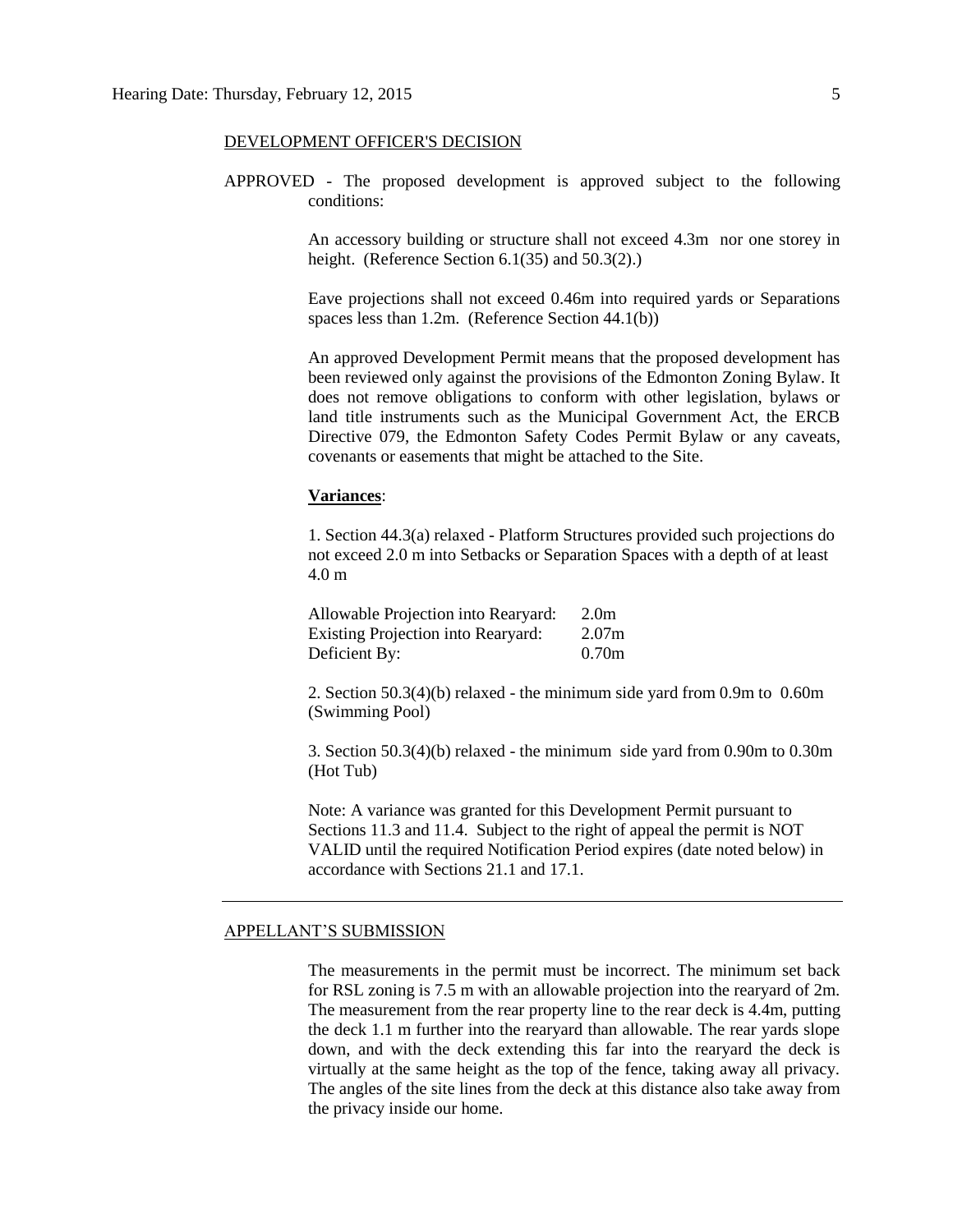#### APPELLANT'S SUBMISSION (CONTINUED)

With regards to the hot tub and pool, our grass in the rearyard along side the fence up against the pool and hot tub is often saturated to where you can barely walk on it. Either caused by water splashing out of pool/hot tub or due to leaks. If these structures were placed at the appropriate distance from the fence, this would likely solve the saturation problems we have been experiencing.

#### SUBDIVISION AND DEVELOPMENT APPEAL BOARD OFFICER'S COMMENTS

This is an application to construct a rear uncovered deck (irregular, 6.10 metres by 6.10 metres at 1.32 metres in Height), hot tub, and swimming pool (all existing without permits).

The site is located in a cul-de-sac on the south side of Hardy Place, backs onto the north side of Hemingway Road, and is east of Hardy Point. The site is zoned RSL Residential Small Lot Zone, Section 115 of the Edmonton Zoning Bylaw 12800. The site is within the Grange Area Structure Plan, Bylaw 11749, as amended, approved by Council May 25, 1998 and The Hamptons Neighbourhood Structure Plan, Bylaw 11751, as amended, approved by Council June 2, 1998.

This application was approved by the Development Officer subject to conditions.

Pursuant to Section 11.3 and 11.4 and subject to the right of appeal to the Subdivision and Development Appeal Board, Section 21.1, the Development Officer granted the following variances:

Section 44.3(a) states Platform Structures may project into a required Setback or Separation Space provided such projections do not exceed 2.0 metres into Setbacks or Separation Spaces with a depth of at least 4.0 metres.

Section 115.4(7) states the minimum Rear Setback shall be 7.5 metres, except in the case of a corner Site it shall be 4.5 metres.

**The Development Officer determined the allowable projection into the Rear Setback is 2.0 metres. The Development Officer determined the proposed development provides a projection into the Rear Setback of 2.70 metres, and a relaxation of 0.70 metres was granted.**

Section 50.3(4)(b) states an Accessory building or structure shall be located not less than 0.9 metres from the Side Lot Line, except where it is a mutual Garage erected on the common property line to the satisfaction of the Development Officer, or where a Garage is placed on the common property line in accordance with the provisions of the RPL Zone, or where the Accessory Building does not exceed the permitted fence height or in the case of Garage Suites, where the minimum Side Setback shall be in accordance with Section 87.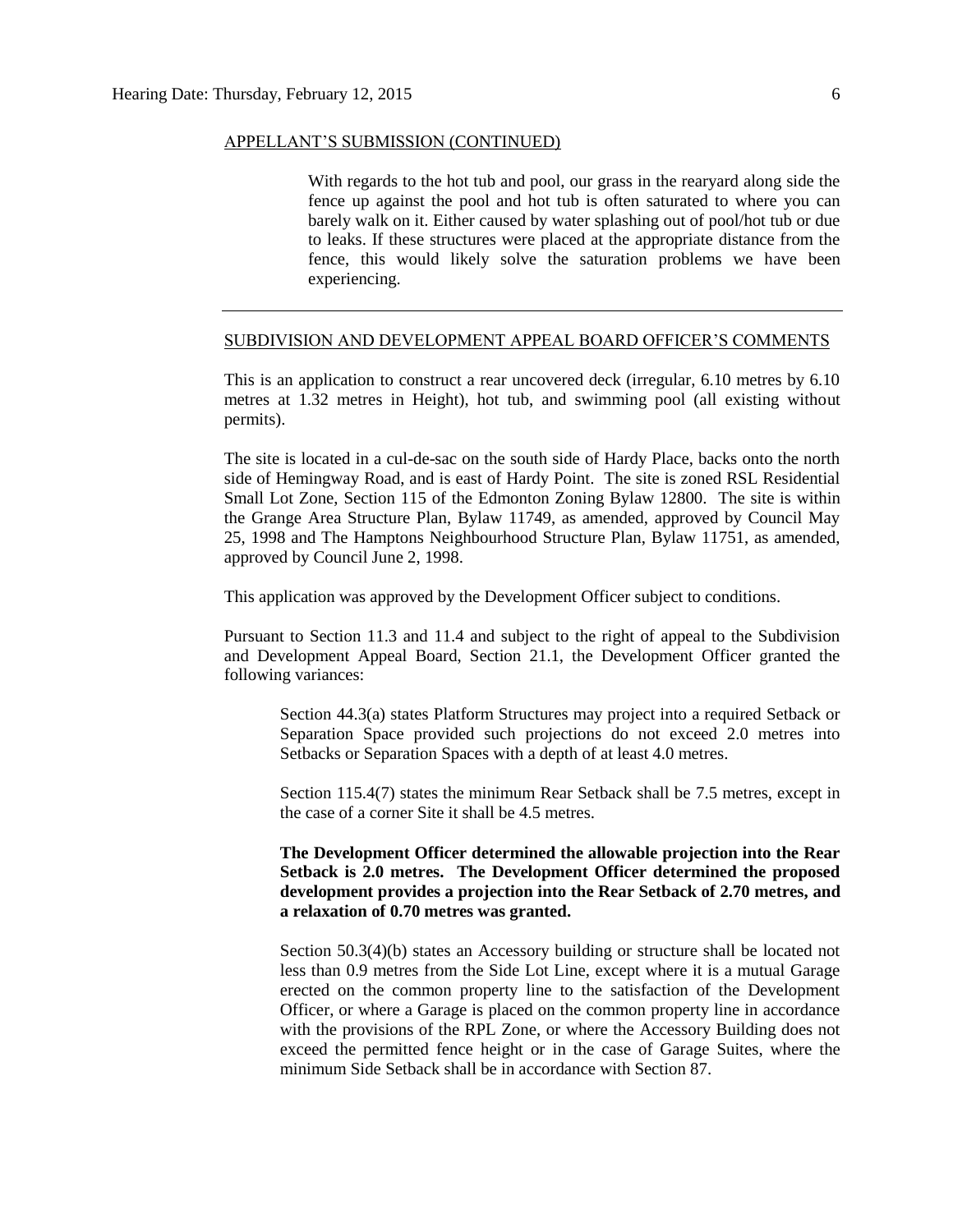#### SUBDIVISION AND DEVELOPMENT APPEAL BOARD OFFICER'S COMMENTS (CONTINUED)

**The Development Officer determined the swimming pool and hot tub are Accessory structures and must be 0.9 metres from the Side Lot Line. The swimming pool is 0.6 metres from the Side Lot Line, which is deficient by 0.3 metres. The hot tub is 0.3 metres from the Side Lot Line, which is deficient by 0.6 metres.**

The decision of approval by the Development Officer has been appealed by an adjacent property owner located immediately west at 813 Hardy Place.

**It should be noted** that Section 50.1(4) states here any building or structure on a Site is attached to a principal building on the Site by a roof, an open or enclosed structure above grade, a floor or a foundation which is above grade, or any structure below grade allowing access between the buildings such as a Parking Garage or a corridor or passageway connecting the buildings, it is a part of the principal building and is not an Accessory building.

Section 44.3(a) states Platform Structures may project into a required Setback or Separation Space provided such projections do not exceed 2.0 metres into Setbacks or Separation Spaces with a depth of at least 4.0 metres.

Section 115.4(7) states the minimum Rear Setback shall be 7.5 metres, except in the case of a corner Site it shall be 4.5 metres.

**The existing (south) Rear Setback is 10.90 metres from the Rear Lot Line to the Principal Building.**

**Therefore, the deck (with hot tub and swimming pool) may project 5.40 metres into the required Setback (10.90 metres metres – 7.5 metres = 3.40 metres + 2.00 metres), proposed is 10.30 metres and exceeds the maximum allowable by 4.90 metres.**

Section 44.3(b) states Platform Structures may project into a required Setback or Separation Space provided such projections do not exceed 0.60 metres for Setbacks or Separation Spaces with a depth of less than 4.0 metres.

Section 115.4(8)(a) states the Side Setback shall be a minimum of [1.2](javascript:void(0);) metres.

**The existing (west) Side Setback is 1.23 metres from the Side Lot Line to the Principal Building.**

**Therefore, the deck may project 0.63 metres into the required Setback (1.23 metres – 1.2 metres = 0.03 metres + 0.60 metres), proposed is 0.93 metres and exceeds the maximum allowable by 0.30 metres.**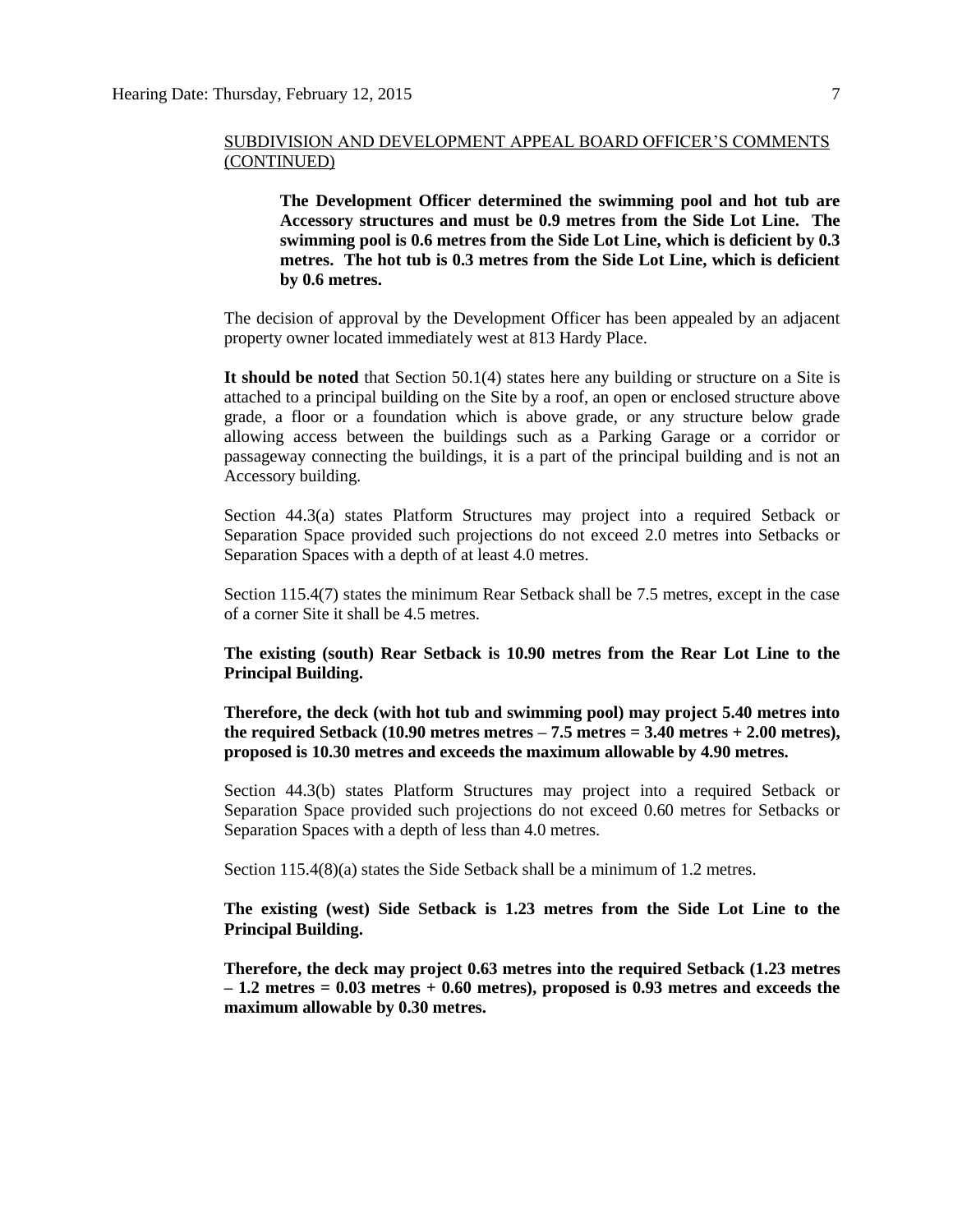#### SUBDIVISION AND DEVELOPMENT APPEAL BOARD OFFICER'S COMMENTS (CONTINUED)

The submitted Site Plan shows that the subject site is slightly irregular shaped with a (south) Site Width of 12.88 metres and a (west) Site depth of 36.00 metres. The existing Principal Building is located 1.23 metres from the (west) Side Lot Line, 1.27 metres from the (east) Side Lot Line, 8.03 metres from the (north) Front Lot Line, and 10.90 metres from the (south) Rear Lot Line.

The proposed hot tub is located 0.30 metres from the (west) Side Lot Line. The proposed swimming pool is located 0.60 metres from the (west) Side Lot Line and 0.60 metres from the (south) Rear Lot Line.

The Development Officer has provided the following information:

| Site Area:                                                                                                         | 459.40 square metres |
|--------------------------------------------------------------------------------------------------------------------|----------------------|
| 45 percent allowable Site Coverage:                                                                                | 206.73 square metres |
| <b>Existing Principal Building</b><br>(with front attached Garage, uncovered deck,<br>hot tub, and swimming pool): | 194.91 square metres |

Section 115.4(5) states the maximum total Site Coverage shall not exceed 45 percent, inclusive of the attached Garage and any other Accessory Buildings.

Under Section 6.1(74), **Platform Structures** means structures projecting from the wall of a building that may be surrounded by guardrails or parapet walls. Common structures include: balconies, raised terraces and decks.

Under Section 6.1(82), **Rear Setback** means the distance that a development or a specified portion of it, must be set back from a Rear Lot Line. A Rear Setback is not a Rear Yard, Amenity Space or Separation Space.

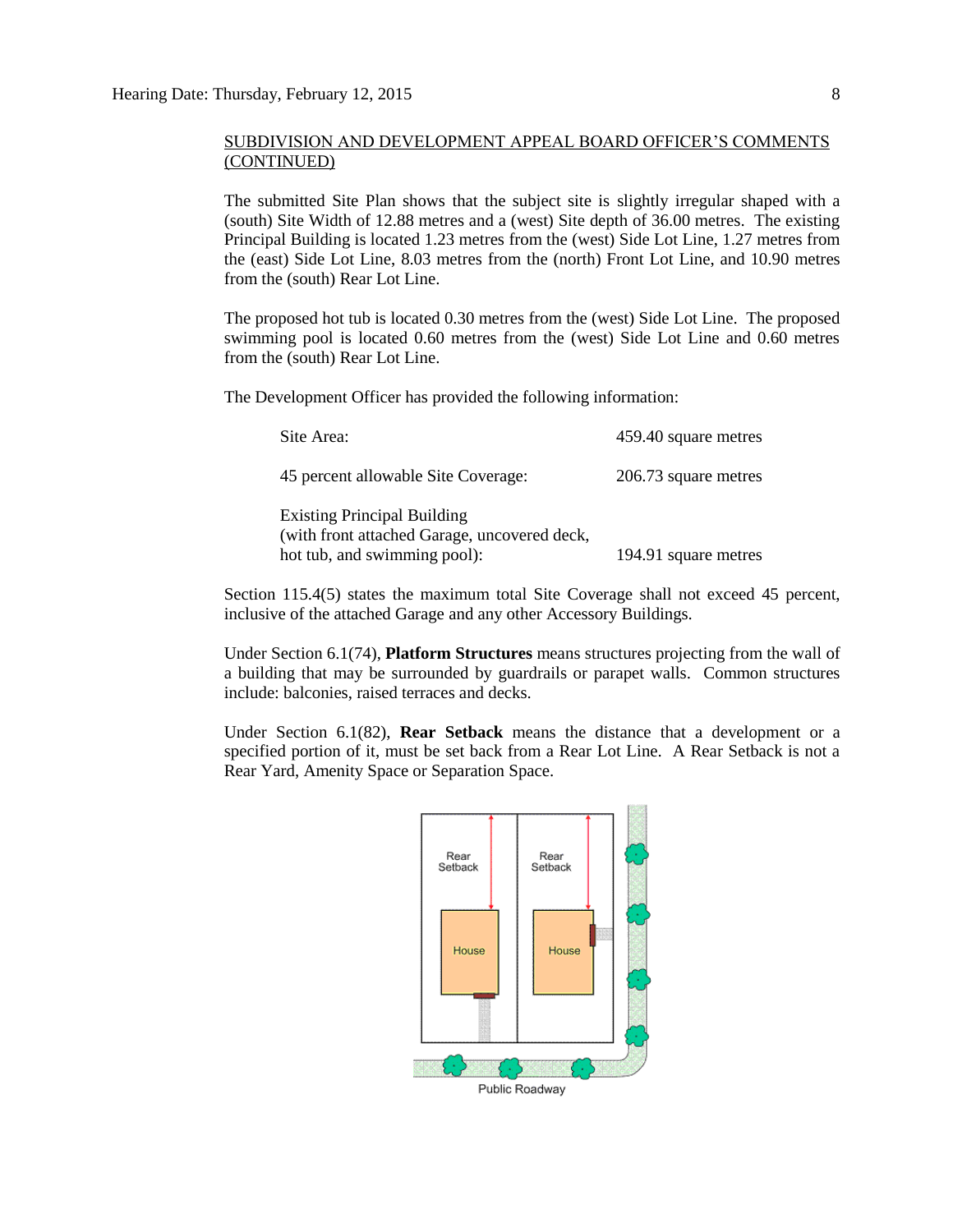#### SUBDIVISION AND DEVELOPMENT APPEAL BOARD OFFICER'S COMMENTS (CONTINUED)

Under Section 6.1(90), **Side Setback** means the distance that a development or a specified portion of it, must be set back from a Side Lot Line. A Side Setback is not a Side Yard, Amenity Space or Separation Space.



Section 115.1 states the purpose of the RSL Residential Small Lot Zone is to provide for smaller lot Single Detached Housing with attached Garages in a suburban setting that provides the opportunity for the more efficient utilization of undeveloped suburban areas and includes the opportunity for Secondary Suites.

The following jobs are listed in the Sustainable Development POSSE system:

| <b>Application</b> | <b>Description</b>      | <b>Decision</b>                                                                                                                                                              |
|--------------------|-------------------------|------------------------------------------------------------------------------------------------------------------------------------------------------------------------------|
| <b>Number</b>      |                         |                                                                                                                                                                              |
| 161959978-001      | <b>Violation Notice</b> | October 7, 2014; A hot tub, swimming<br>pool, and deck have been added to this<br>site for which, according to our records,<br>development permit have been<br>no<br>issued. |
|                    |                         | Section 5.1 $(1)$ and $(2)$ of the Edmonton<br>Zoning Bylaw 12800, states as follows:<br>5. Approval Required For Development                                                |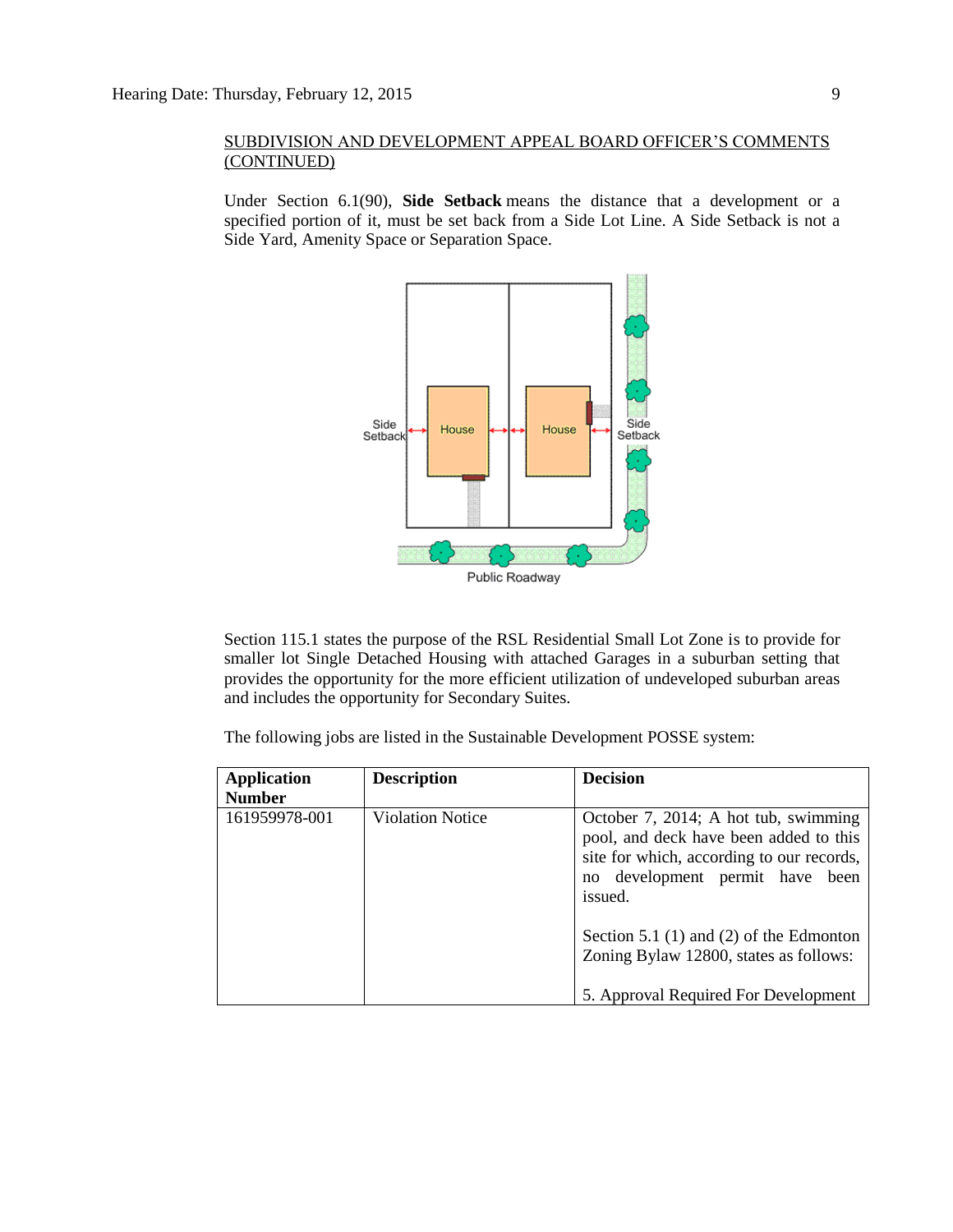| <b>Application</b> | <b>Description</b>                                                                                                                                                  | <b>Decision</b>                                                                                                                                                                    |
|--------------------|---------------------------------------------------------------------------------------------------------------------------------------------------------------------|------------------------------------------------------------------------------------------------------------------------------------------------------------------------------------|
| <b>Number</b>      |                                                                                                                                                                     |                                                                                                                                                                                    |
| 161959978-001      |                                                                                                                                                                     | 5.1 No Person:                                                                                                                                                                     |
| <b>Continued</b>   |                                                                                                                                                                     |                                                                                                                                                                                    |
|                    |                                                                                                                                                                     | 1. shall commence, or cause or allow to<br>be commenced, a Development<br>without a development Permit therefore<br>issued under the provisions of Section<br>12 of this Bylaw; or |
|                    |                                                                                                                                                                     | 2. shall carry on, or cause or allow to be<br>carried on a development without a<br>Development Permit therefore issued<br>under Section 12 of this Bylaw.                         |
|                    |                                                                                                                                                                     | You must obtain a development permit<br>for the hot tub, pool, and deck or or<br>dismantle the structures and remove<br>them from the site.<br>$\left[\ldots\right]$               |
| 66750033-001       | To<br>single<br>construct<br>a<br>detached house with double<br>attached garage, fireplace<br>and rear uncovered deck<br>(3.05)<br>4.42<br>by<br>metres<br>metres). | 17,<br>April<br>2007;<br>with<br>Approved<br>conditions.                                                                                                                           |

### NOTICE TO APPLICANT/APPELLANT

Provincial legislation requires that the Subdivision and Development Appeal Board issue its official decision in writing within fifteen days of the conclusion of the hearing. Bylaw No. 11136 requires that a verbal announcement of the Board's decision shall be made at the conclusion of the hearing of an appeal, but the verbal decision is not final nor binding on the Board until the decision has been given in writing in accordance with the Municipal Government Act.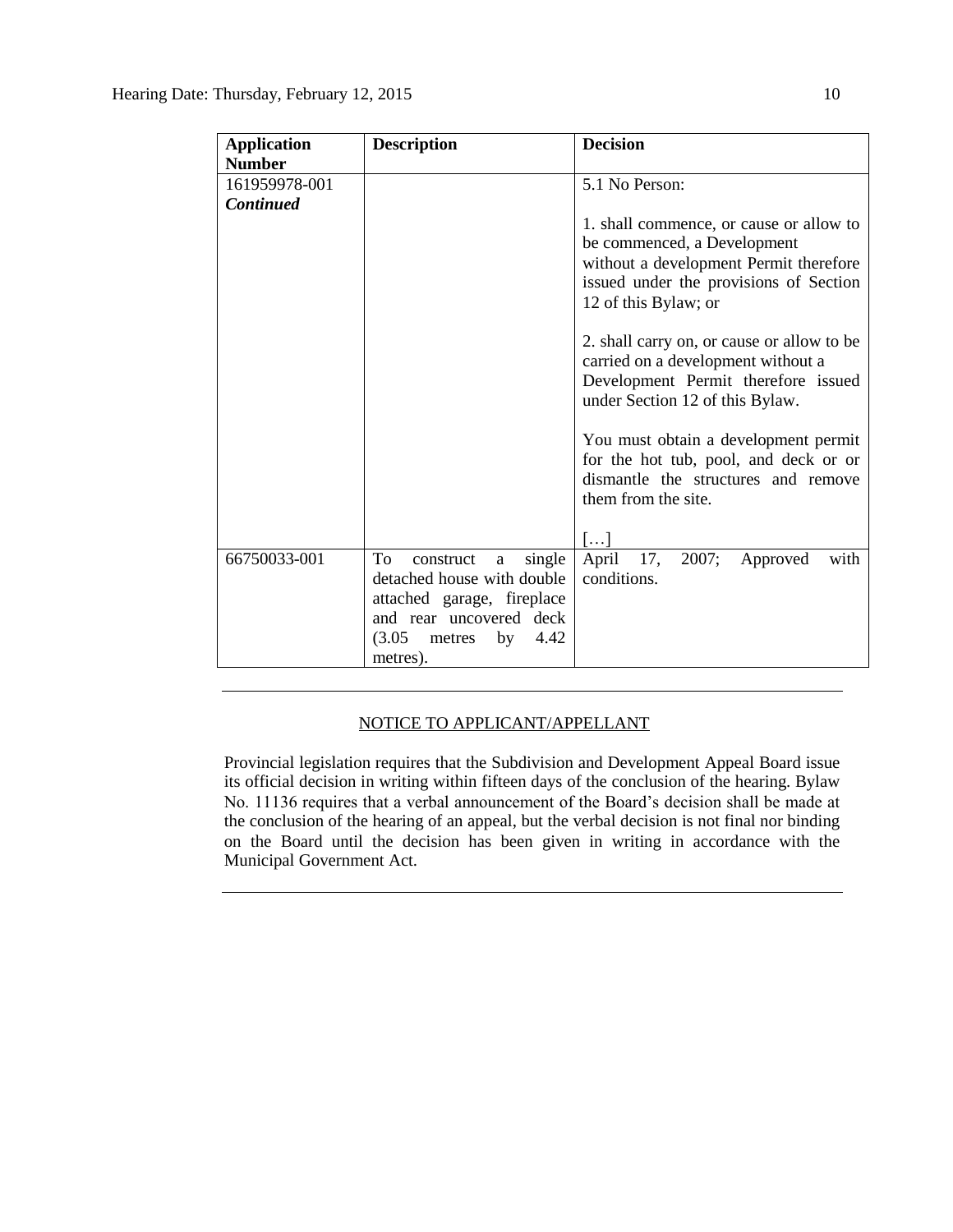

**Site Location File: SDAB-D-15-032**

N